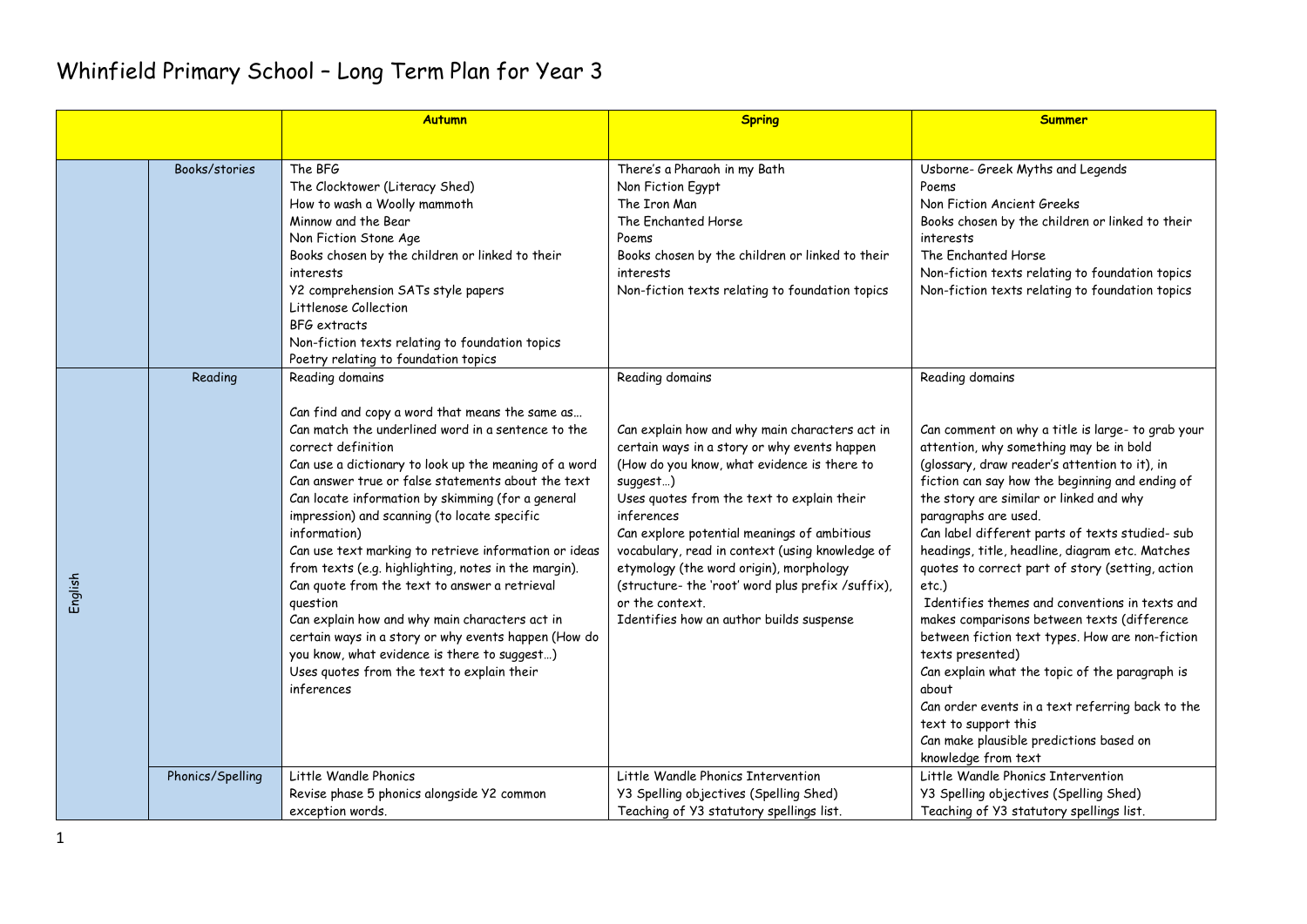|             | Y3 Spelling objectives (Spelling Shed)                 |                                                    |                                                    |
|-------------|--------------------------------------------------------|----------------------------------------------------|----------------------------------------------------|
|             | Teaching of Y3 statutory spellings list.               | The long vowel /a/ sound spelled 'ai'              | Words ending in '-er' when the root word ends in   |
|             |                                                        | The long /a/ vowel sound spelled 'ei.'             | $(t)$ ch.                                          |
|             | The /ow/ sound spelled 'ou.' Found often in the        | The long /a/ vowel sound spelled 'ey.'             | Words with the /k/ sound spelled 'ch.' These       |
|             | middle of words, sometimes at the beginning and very   | Adding the suffix -ly. Adding the -ly suffix to    | words have their origins in the Greek language.    |
|             | rarely at the end of words.                            | an adjective turns it into an adverb.              | Words ending with the /g/ sound spelled '-gue'     |
|             | The /u/ sound spelled 'ou.' This digraph is only found | Homophones - words which have the same             | and the /k/ sound spelled '-que.' These words      |
|             | in the middle of words.                                | pronunciation but different meanings and/or        | are French in origin.                              |
|             | Spelling Rule: The /i/ sound spelled with a 'y.'       | spellings.                                         | Words with the /s/ sound spelled 'sc' which is     |
|             | Words with endings that sound like /ze/ as in          | Challenge Words                                    | Latin in its origin.                               |
|             | measure are always spelled with '-sure.'               | The /I/ sound spelled '-al' at the end of words.   | Homophones: Words which have the same              |
|             | Words with endings that sound like /ch/ is often       | The /l/ sound spelled '-le' at the end of words.   | pronunciation but different meanings and/or        |
|             | spelled -'ture' unless the root word ends in (t)ch.    | Adding the suffix '-ly' when the root word ends    | spellings.                                         |
|             | Challenge words                                        | in '-le' then the '-le' is changed to '-ly.'       | Challenge Words                                    |
|             | Words with the prefix 're-' 're-' means 'again' or     | Adding the suffix '-ally' which is used instead of | The suffix '-sion' pronounced /3an/                |
|             | 'back.'                                                | '-ly' when the root word ends in '-ic.'            | Revision - spelling rules we have learned in Stage |
|             | The prefix 'dis-' which has a negative meaning. It     | Adding the suffix -ly. Words which do not          | 3.                                                 |
|             | often means 'does not' as in does not agree =          | follow the rules.                                  | Revision - spelling rules we have learned in Stage |
|             | disagree.                                              | Challenge Words                                    | 3.                                                 |
|             | The prefix 'mis-' This is another prefix with negative |                                                    | Revision - spelling rules we have learned in Stage |
|             | meanings.                                              |                                                    | 3.                                                 |
|             | Adding suffixes beginning with vowel letters to        |                                                    | Revision - spelling rules we have learned in Stage |
|             | words of more than one syllable. The consonant         |                                                    | 3.                                                 |
|             | letter is not doubled if the syllable is unstressed.   |                                                    | Revision - spelling rules we have learned in Stage |
|             | Adding suffixes beginning with vowel letters to        |                                                    | 3.                                                 |
|             | words of more than one syllable. If the last syllable  |                                                    |                                                    |
|             | of a word is stressed and ends with one consonant      |                                                    |                                                    |
|             | letter which has just one vowel letter before it, the  |                                                    |                                                    |
|             | final consonant letter is doubled.                     |                                                    |                                                    |
|             | Challenge words                                        |                                                    |                                                    |
| Grammar and | Review of basic punctuation.                           | A and an                                           | Prepositions for cause                             |
| Punctuation | Conjunctions                                           | Review commas in a list                            | Inverted commas                                    |
|             | Suffixes                                               | Apostrophes for possession and contraction         | Choosing nouns and pronouns for clarity and        |
|             | Prefixes                                               | Inverted commas                                    | cohesion.                                          |
|             | Prepositions for place                                 | Adverbs for time, place and cause                  | Present perfect tense                              |
|             | Sentence types and related punctuation                 | Prepositions for time.                             | Review of punctuation                              |
|             | Present and past tense                                 |                                                    | Conjunctions                                       |
|             | Word classes                                           |                                                    |                                                    |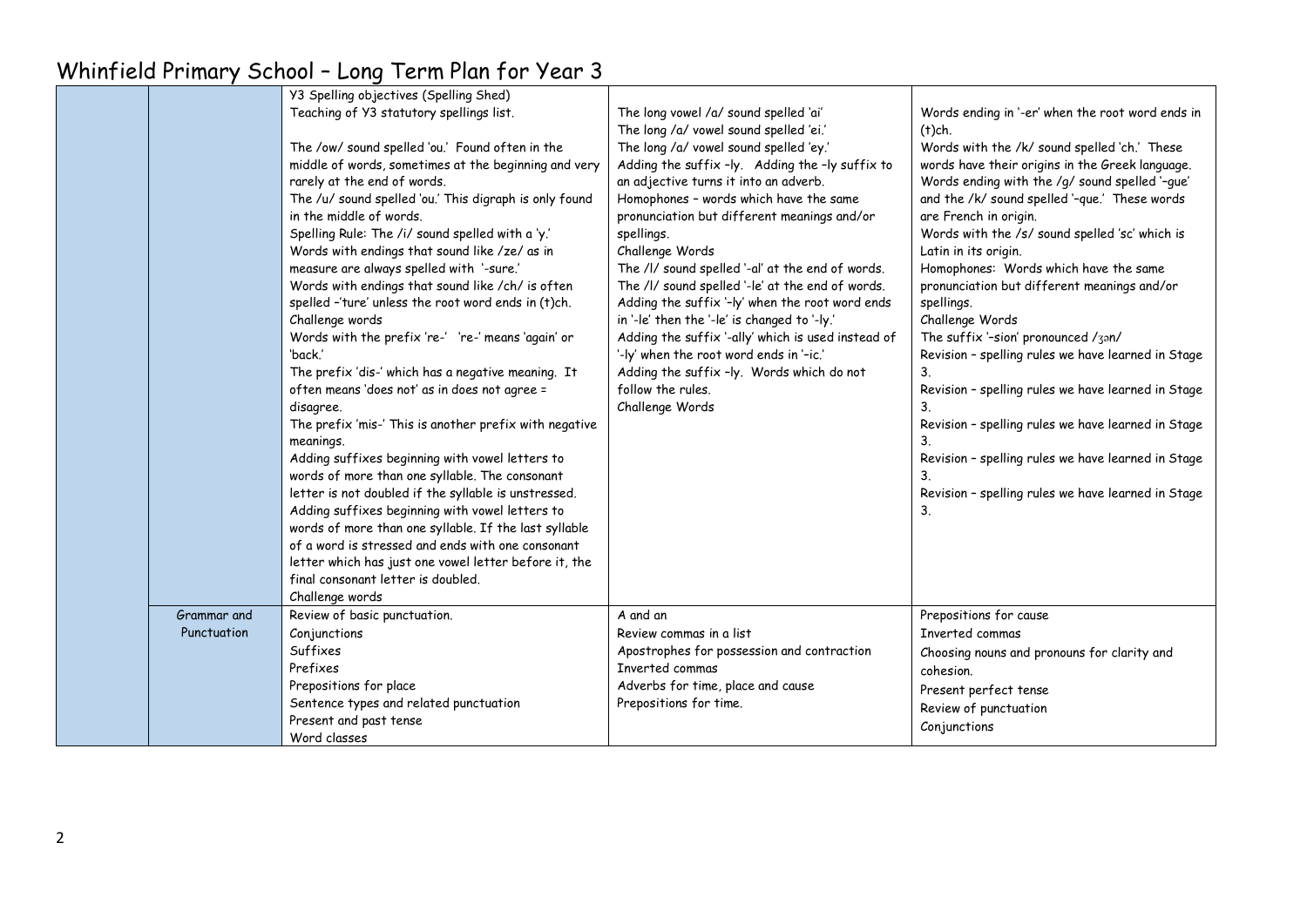#### Writing Recount- All about Me Character Description Setting Description Instructional writing- How to wash a Woolly mammoth Diary Entry Adventure story writing The Black Hat (Literacy Shed) Non chronological report Egyptians Poetry- plants, arowth, springtime. Writing speech Story writing- Myths and Legends Persuasive Travel report on the Northeast. Maths Year 3 - Autumn Block 1 - Place Value Recap Represent numbers to 100 Recap Tens and ones using addition Hundreds Numbers to 1,000 Numbers to 1,000 on a place value grid 100s, 10s and 1s (1) 100s, 10s and 1s (2) Recap Number line to 100 Number line to 1,000 Find 1, 10, 100 more or less Compare objects Compare numbers Order numbers Count in 50s Year 3 - Autumn Block 2 - Addition & Subtraction Add and subtract multiples of 100 Recap Add and subtracts 1s Add and subtract 3-digit and 1-digit numbers - not crossing 10 Recap Add a 2-digit and 1-digit number - crossing 10 Add 3-digit and 1-digit numbers - crossing 10 Recap Subtract a 1-digit number from 2-digits crossing 10 Subtract a 1-digit number from a 3-digit number crossing 10 Add and subtract 3-digit and 2-digit numbers - not crossing 100 Add 3-digit and 2-digit numbers - crossing 100 Subtract a 2-digit number from a 3-digit number crossing 100 Add and subtract 100s Spot the pattern - making it explicit Recap Add two 2-digit numbers - crossing 10 - add ones & add tens Year 3 - Spring Block 1 - Multiplication & Division Recap Consolidate 2, 4 and 8 times-table Comparing statements Related calculations Multiply 2-digits by 1-digit - no exchange Multiply 2-digits by 1-digit (1) Multiply 2-digits by 1-digit - exchange Multiply 2-digits by 1-digit (2) Divide 2-digits by 1-digit (1) Divide 2-digits by 1-digit (2) Divide 100 into 2, 4, 5 and 10 equal parts Divide with remainders Divide 2-digits by 1-digit (3) **Scaling** How many ways? Year 3 - Spring Block 2 - Money Recap Count money (pence) Recap Count money (pounds) Pounds and pence Convert pounds and pence Add money Subtract money Give change Year 3 - Spring Block 3 - Statistics Recap Make tally charts Recap Draw pictograms (2, 5 and 10) Recap Interpret pictograms (2, 5 and 10) Pictograms (use for extra consolidation if needed) Draw bar charts Bar charts Tables Year 3 - Spring Block 4 - Length & Perimeter Measure length Year 3 - Summer Block 1 - Fractions Making the whole Tenths Count in tenths Tenths as decimals Fractions on a number line Fractions of a set of objects (1) Fractions of a set of objects (2) Fractions of a set of objects (3) Equivalent fractions (1) Equivalent fractions (2) Equivalent fractions (3) Compare fractions Order fractions Add fractions Subtract fractions Year 3 - Summer Block 2 - Time Recap O'clock and half past Recap Quarter past and quarter to Months and years Hours in a day Telling the time to 5 minutes Telling the time to the minute Using a.m. and p.m. 24-hour clock Finding the duration Comparing durations Start and end times Measuring time in seconds Problem solving with time Year 3 - Summer Block 3 - Properties of Shape Turns and angles Right angles in shapes Compare angles Draw accurately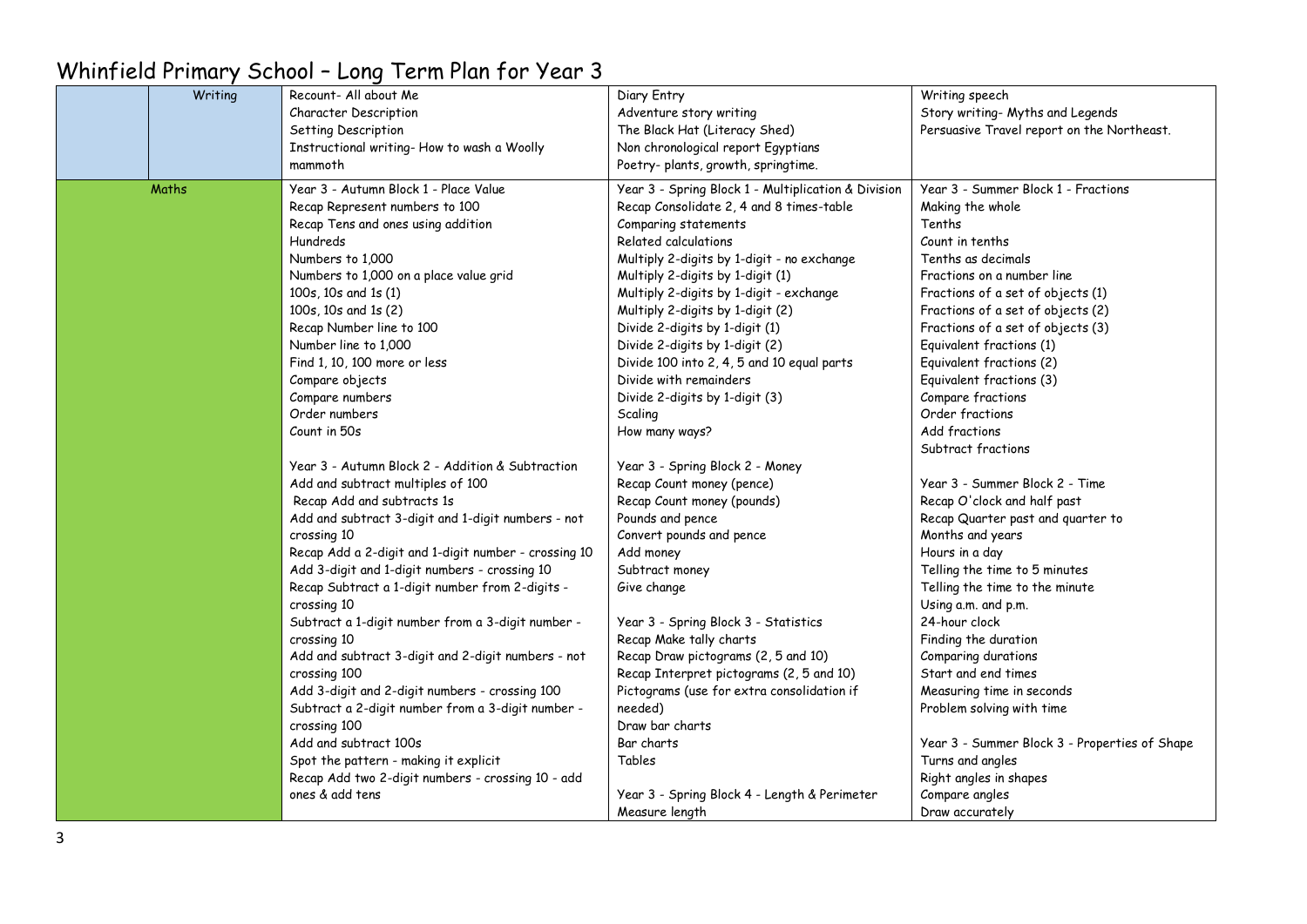|                      | Recap Subtract a 2-digit number from a 2-digit       | Recap Measure length (m)                     | Horizontal and vertical                     |
|----------------------|------------------------------------------------------|----------------------------------------------|---------------------------------------------|
|                      | number - crossing 10 - subtract ones & subtract tens | Equivalent lengths - m & cm                  | Parallel and perpendicular                  |
|                      | New content Mixed addition and subtraction           | Equivalent lengths - mm & cm                 | Recognise and describe 2-D shapes           |
|                      | problems                                             | Recap Compare lengths                        | Recognise and describe 3-D shapes           |
|                      | Add and subtract 2-digit and 3-digit numbers - not   | Compare lengths                              | Make 3-D shapes                             |
|                      | crossing 10 or 100                                   | Add lengths                                  |                                             |
|                      | Add 2-digit and 3-digit numbers - crossing 10 or 100 | Subtract lengths                             | Year 3 - Summer Block 4 - Mass & Capacity   |
|                      | Subtract a 2-digit number from a 3-digit numbers -   | What is perimeter?                           | Activity Measure mass                       |
|                      | crossing 10 or 100                                   | Measure perimeter                            | Recap Compare mass                          |
|                      | Add two 3-digit numbers - not crossing 10 or 100     | Calculate perimeter                          | Measure mass (1)                            |
|                      | Add two 3-digit numbers - crossing 10 or 100         |                                              | Measure mass (2)                            |
|                      | Subtract a 3-digit number from a 3-digit number - no | Year 3 - Spring Block 5 - Fractions          | Compare mass                                |
|                      | exchange                                             | Recap Activity Working with wholes and parts | Add and subtract mass                       |
|                      | Subtract a 3-digit number from a 3-digit number -    | Recap Make equal parts                       | Measure capacity                            |
|                      | exchange                                             | Recap Recognise a half                       | Recap Compare volume                        |
|                      | Estimate answers to calculations                     | Recap Find a half                            | Measure capacity (1)                        |
|                      | Check answers                                        | Recap Recognise a quarter                    | Measure capacity (2)                        |
|                      |                                                      | Recap Find a quarter                         | Compare capacity                            |
|                      | Year 3 - Autumn Block 3 - Multiplication & Division  | Recap Recognise a third                      | Add and subtract capacity                   |
|                      | Multiplication - equal groups                        | Recap Find a third                           | Temperature activity                        |
|                      | Recap Multiplication using the symbol                | Recap Unit fractions                         | Recap Temperature                           |
|                      | Recap Using arrays                                   | Recap Non-unit fractions                     |                                             |
|                      | Recap 2 times-table                                  | Unit and non-unit fractions                  |                                             |
|                      | Recap 5 times-table                                  | Recap Equivalence of a half and 2 quarters   |                                             |
|                      | Recap Make equal groups - sharing                    | Recap Count in fractions                     |                                             |
|                      | Recap Make equal groups - grouping                   |                                              |                                             |
|                      | Recap Divide by 2                                    |                                              |                                             |
|                      | Recap Divide by 5                                    |                                              |                                             |
|                      | Recap Divide by 10                                   |                                              |                                             |
|                      | Multiply by 3                                        |                                              |                                             |
|                      | Divide by 3                                          |                                              |                                             |
|                      | The 3 times-table                                    |                                              |                                             |
|                      | Multiply by 4                                        |                                              |                                             |
|                      | Divide by 4                                          |                                              |                                             |
|                      | The 4 times-table                                    |                                              |                                             |
|                      | Multiply by 8                                        |                                              |                                             |
|                      | Divide by 8                                          |                                              |                                             |
|                      | The 8 times-table                                    |                                              |                                             |
| Key Maths vocabulary | Hundreds, tens, ones, zero, place value, greater     | times table, times, multiply by, divide by,  | numerator, denominator, unit fraction, non- |
|                      | than, less than, order, more, less, partition,       | array, fact family, regrouping, lots of,     | unit fraction, quantities, whole, halves,   |
|                      |                                                      |                                              |                                             |
|                      | digit                                                |                                              | quarters etc                                |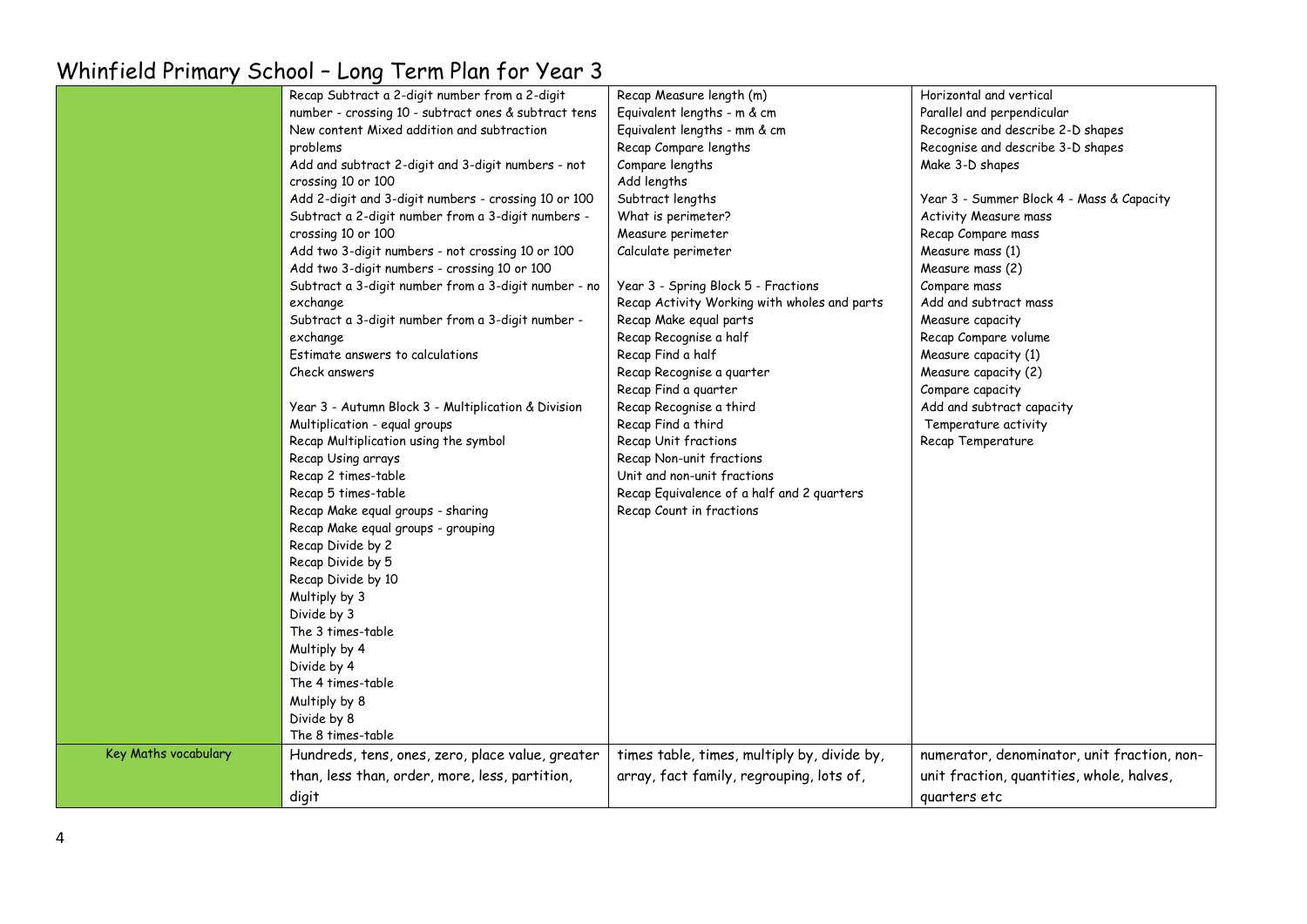|                | times table, times, multiply by, divide by, array,<br>fact family, regrouping, lots of, groups of,<br>share, remainder, factor, multiple                                                                                                                                                                                                                                                                                                                                                                                                                                                                                                                                                              | groups of, share, remainder, factor,<br>multiple<br>amount, change, combinations, pound, pence,<br>penny, coin, note, round, value, convert, estimate,<br>£<br>bar chart, pictogram, frequency table, tally<br>chart, data, graph, difference, interpret<br>metre (m), centimetre (cm), millimetre<br>(mm), kilometre (km), height, length, width,                                                                                                                                                                                                                                                                                                                                                                                             | hour, minute, second, 12 hour and 24 hour<br>time, analogue, digital, miday, midnight,<br>noon, o clock, half past, quarter to, quarter<br>past, am, pm<br>Angles, Horizontal and vertical, Parallel and<br>perpendicular<br>Litre, millilitre<br>Grams, kilogram                                                                                                                                                                                                                                                                                                                                                                                                                                                                                                                                                                                       |
|----------------|-------------------------------------------------------------------------------------------------------------------------------------------------------------------------------------------------------------------------------------------------------------------------------------------------------------------------------------------------------------------------------------------------------------------------------------------------------------------------------------------------------------------------------------------------------------------------------------------------------------------------------------------------------------------------------------------------------|------------------------------------------------------------------------------------------------------------------------------------------------------------------------------------------------------------------------------------------------------------------------------------------------------------------------------------------------------------------------------------------------------------------------------------------------------------------------------------------------------------------------------------------------------------------------------------------------------------------------------------------------------------------------------------------------------------------------------------------------|---------------------------------------------------------------------------------------------------------------------------------------------------------------------------------------------------------------------------------------------------------------------------------------------------------------------------------------------------------------------------------------------------------------------------------------------------------------------------------------------------------------------------------------------------------------------------------------------------------------------------------------------------------------------------------------------------------------------------------------------------------------------------------------------------------------------------------------------------------|
|                |                                                                                                                                                                                                                                                                                                                                                                                                                                                                                                                                                                                                                                                                                                       | area, perimeter, further/furthest,<br>higher/highest, longer/longest,<br>shorter/shortest, taller/tallest, squares,<br>distance, right angle<br>numerator, denominator, unit fraction, non-unit<br>fraction, quantities, whole, halves, quarters etc.                                                                                                                                                                                                                                                                                                                                                                                                                                                                                          |                                                                                                                                                                                                                                                                                                                                                                                                                                                                                                                                                                                                                                                                                                                                                                                                                                                         |
| Prior learning | <b>Place Value</b><br>Read and write numbers to at least 100 in numerals<br>and in words.<br>Count in steps of two from any number forward and<br>backwards.<br>Compare and order numbers from 0 up to 100; use <, ><br>and $=$ signs.<br>Recognise the place value of each digit in a two-digit<br>number (tens, ones)<br>Recall multiplication facts.<br>Read count in steps of 2, 3 and 5 from 0 and in tens<br>from any number forwards and backwards.<br>Read estimate numbers on a blank number line.<br>Recall and use addition and subtraction facts to 20<br>fluently $\cdot$<br>Show that addition can be done in any order<br>(commutative) and subtraction of one from another<br>cannot. | <b>Multiplication and Division:</b><br>Calculate mathematical statements for x within<br>the x tables and write them using the x sign. $\cdot$<br>Show that the $x$ of two numbers can be done in<br>any order (commutative). .<br>Solve problems involving x using arrays repeated<br>addition including problems in context.<br>Calculate mathematical statements with division.<br>Recall division facts.<br>Know division cannot be done in any order.<br>Solve problems with division .<br>Know that multiplication is the inverse of<br>division.<br>Money:<br>Recognise and use symbols for £ and p and<br>combine amounts to make a particular value,<br>Find different combinations of coins that equal<br>the same amounts of money. | <b>Fractions:</b><br>Make patterns using shapes and turns.<br>Count in fractions both forwards and backwards.<br>Recognise, find, name and write fractions $\frac{1}{2}$ , 1/3,<br>$\frac{1}{4}$ , 2/4, and 3/4 of a length, shape, set of objects<br>or quantity.<br>Write simple fractions for example $\frac{1}{2}$ of 6 = 3<br>and recognise the equivalence of 2/4 and $\frac{1}{2}$ .<br>Recognise, find, name and write fractions $\frac{1}{2}$ , 1/3,<br>$\frac{1}{4}$ , 2/4, and 3/4 of a length, shape, set of objects<br>or quantity.<br>Write simple fractions for example $\frac{1}{2}$ of 6 = 3<br>and recognise the equivalence of 2/4 and $\frac{1}{2}$ .<br>To compare simple fractions<br>To find fractions of lengths, coins etc.<br>Time:<br>Reading clocks half past and quarter to<br>Telling time to 5 minutes<br>Hours and days |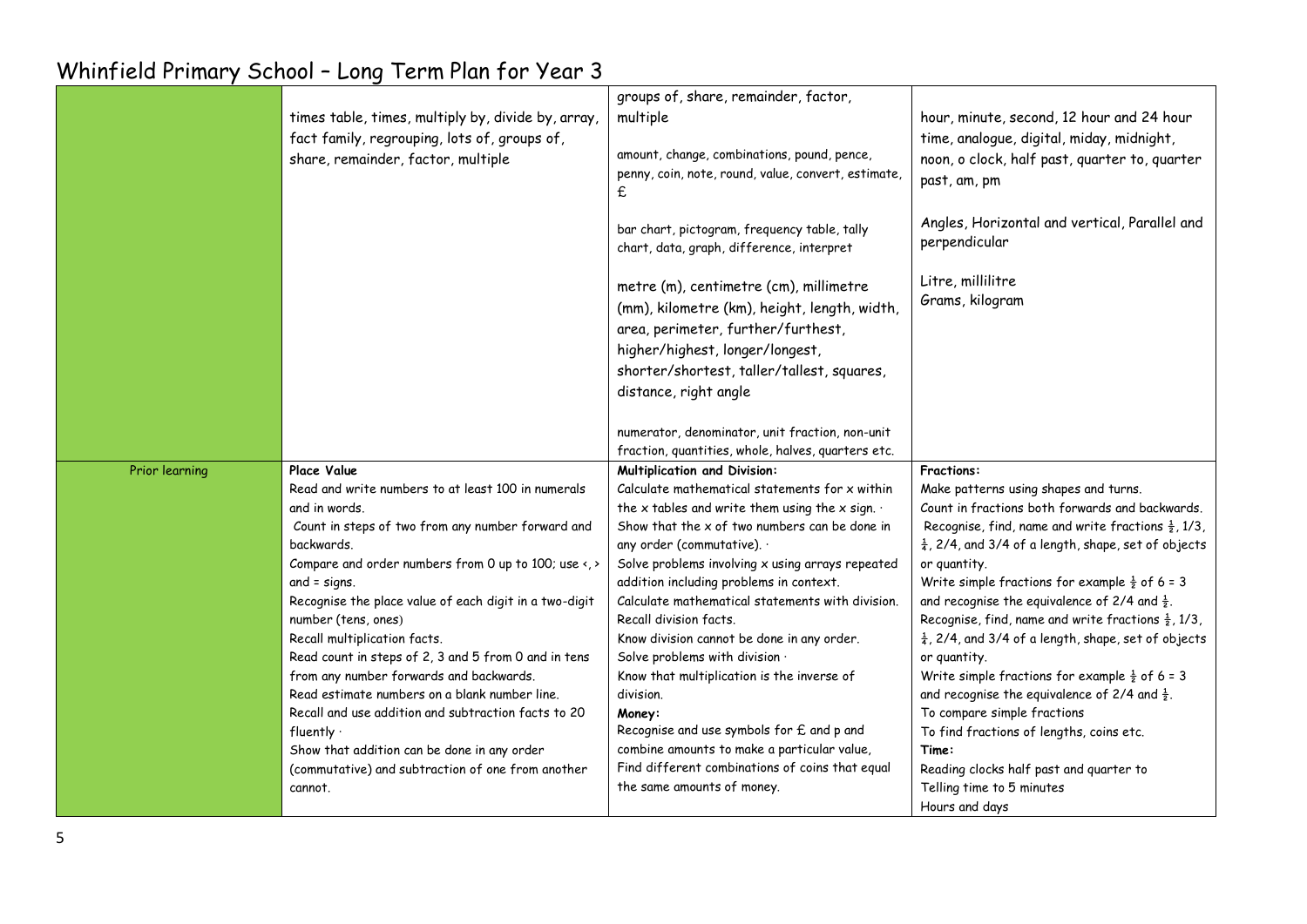|                | Recognise and use the inverse relationship between   | Solve simple mathematical problems in practical                 | Find duration of times                             |
|----------------|------------------------------------------------------|-----------------------------------------------------------------|----------------------------------------------------|
|                | addition and subtraction and use this to check       | context involving addition and subtraction of                   | Shape, Space and Measurement:                      |
|                | calculations to solve missing number problems.       | money of the same unit including giving change.                 | Identify and describe the properties of 2-D        |
|                | Recognise and use the inverse relationships between  | Data Handling                                                   | shapes, including the number of sides and line     |
|                | addition and subtraction and use this to check       | Interpret and construct simple pictograms, tally                | symmetry in a vertical line.                       |
|                | calculations and solve missing number problems.      | charts, block diagrams and simple tables.                       | Identify and describe the properties of 3-D        |
|                | To compare numbers                                   | Ask and answer simple questions by counting the                 | shapes, including the number of edges, vertices    |
|                | To say ten more or 10 less than any number up to 100 | number of objects in each category and sorting                  | and faces.                                         |
|                | To count on or back in 10's from any number          | the categories by quantity.                                     | Identify 2-D shapes on the surface of 3-D          |
|                | Add on an empty number line in multiples of ten.     | Ask and answer questions about totalling and                    | shapes, [for example, a circle on a cylinder and a |
|                | Add on an empty number line a two-digit number.      | comparing categorical data.                                     | triangle on a pyramid.] Compare and sort common    |
|                | <b>Addition and Subtraction:</b>                     | Measurement:                                                    | 2-D and 3-D shapes and everyday objects.           |
|                | Solve addition word problems.                        | Compare lengths and heights                                     | Measurement:                                       |
|                | Add two 2-digit number - column addition             | Measure lengths                                                 | units to estimate and measure length/height in     |
|                | Subtract two 2-digit number - column subtraction     | Measure length in cm and m                                      | any direction (m/cm) · Compare and order           |
|                | Add 3 one-digit numbers                              | Order lengths                                                   | lengths, mass, volume/capacity and record the      |
|                | <b>Multiplication and Division:</b>                  | Four operations with length                                     | results using $\lambda$ , $\alpha$ and =           |
|                | Calculate mathematical statements for x within the x | <b>Fractions:</b>                                               |                                                    |
|                | tables and write them using the x sign. .            | Make patterns using shapes and turns.                           |                                                    |
|                | Show that the $x$ of two numbers can be done in any  | Count in fractions both forwards and backwards.                 |                                                    |
|                | order (commutative). .                               | Recognise, find, name and write fractions $\frac{1}{2}$ , 1/3,  |                                                    |
|                | Solve problems involving x using arrays repeated     | $\frac{1}{4}$ , 2/4, and 3/4 of a length, shape, set of objects |                                                    |
|                | addition including problems in context.              | or quantity.                                                    |                                                    |
|                | Calculate mathematical statements with division. .   | Write simple fractions for example $\frac{1}{2}$ of 6 = 3       |                                                    |
|                | Recall division facts.                               | and recognise the equivalence of 2/4 and $\frac{1}{2}$ .        |                                                    |
|                | Know division cannot be done in any order.           | Recognise, find, name and write fractions $\frac{1}{2}$ , 1/3,  |                                                    |
|                | Solve problems with division .                       | $\frac{1}{4}$ , 2/4, and 3/4 of a length, shape, set of objects |                                                    |
|                | Know that multiplication is the inverse of division. | or quantity.                                                    |                                                    |
|                |                                                      | Write simple fractions for example $\frac{1}{2}$ of 6 = 3       |                                                    |
|                |                                                      | and recognise the equivalence of 2/4 and $\frac{1}{2}$ .        |                                                    |
|                |                                                      | To compare simple fractions                                     |                                                    |
| <b>Science</b> | Rocks                                                | Plants                                                          | Animals including Humans                           |
|                | Pupils will compare and group together different     | Pupils will be taught to identify and describe the              | Pupils should be taught to identify that animals,  |
|                | kinds of rocks on the basis of their appearance and  | functions of different parts of flowering plants:               | including humans, need the right types and         |
|                | simple physical properties, describe in simple terms | roots, stem/trunk, leaves and flowers                           | amount of nutrition, and that they cannot make     |
|                | how fossils are formed when things that have lived   | explore the requirements of plants for life and                 | their own food; they get nutrition from what       |
|                | are trapped within rock, recognise that soils are    | growth (air, light, water, nutrients from soil, and             | they eat, identify that humans and some other      |
|                | made from rocks and organic matter                   | room to grow) and how they vary from plant to                   | animals have skeletons and muscles for support,    |
|                |                                                      | plant, investigate the way in which water is                    | protection and movement                            |
|                | Forces and Magnets                                   | transported within plants, explore the part that                |                                                    |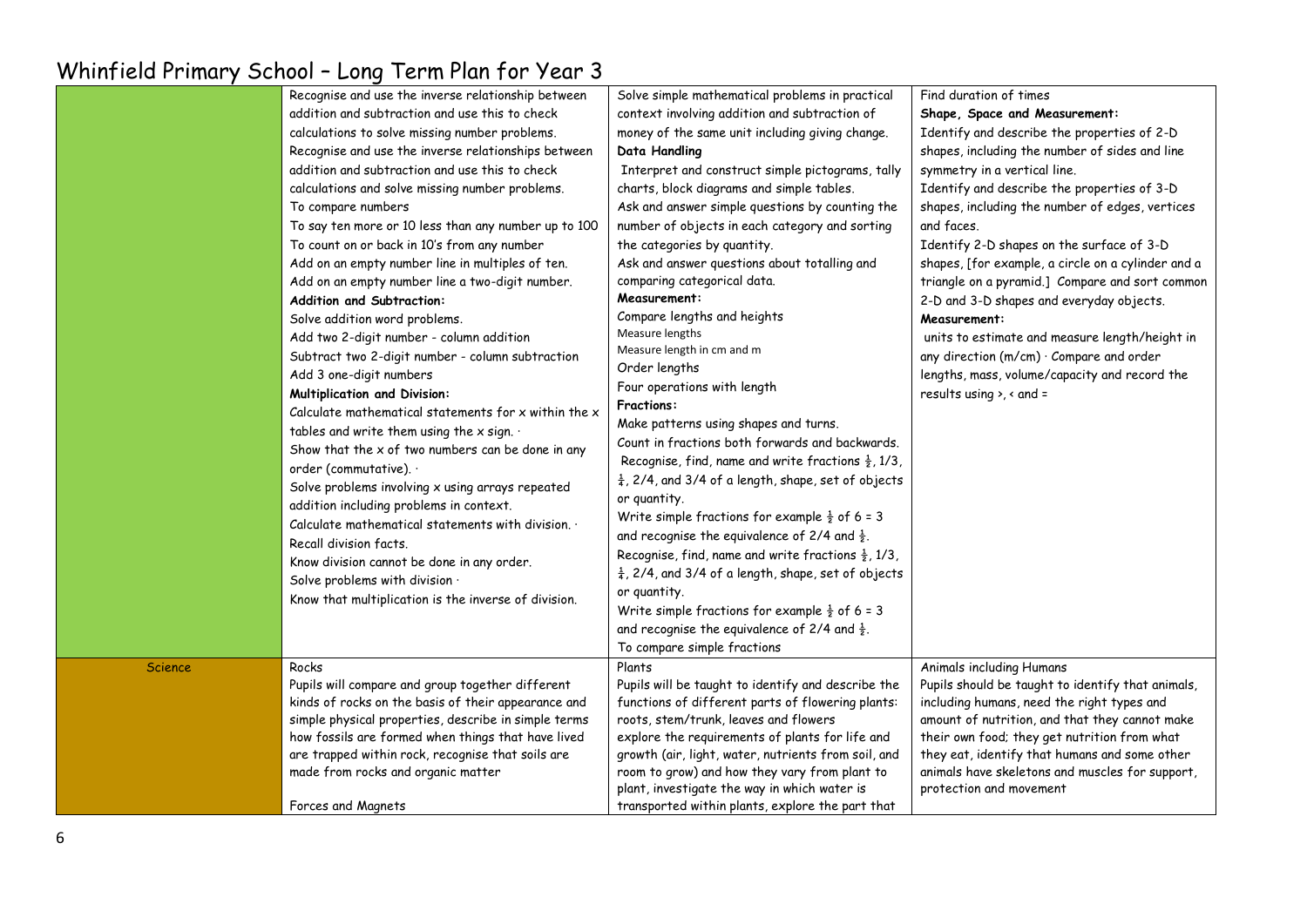|                        | Pupils will compare how things move on different<br>surfaces, notice that some forces need contact<br>between 2 objects, but magnetic forces can act at a<br>distance, observe how magnets attract or repel each<br>other and attract some materials and not others<br>compare and group together a variety of everyday<br>materials on the basis of whether they are attracted<br>to a magnet, and identify some magnetic materials<br>describe magnets as having 2 poles<br>predict whether 2 magnets will attract or repel each<br>other, depending on which poles are facing | flowers play in the life cycle of flowering plants,<br>including pollination, seed formation and seed<br>dispersal                                                                                                                                                                                                                                                                                                                           | Light<br>Pupils will be taught to recognise that they need<br>light in order to see things and that dark is the<br>absence of light, notice that light is reflected<br>from surfaces, recognise that light from the sun<br>can be dangerous and that there are ways to<br>protect their eyes, recognise that shadows are<br>formed when the light from a light source is<br>blocked by an opaque object, find patterns in the<br>way that the size of shadows change                                                                                                                                                                                                                                                                                                                                                                                                   |
|------------------------|----------------------------------------------------------------------------------------------------------------------------------------------------------------------------------------------------------------------------------------------------------------------------------------------------------------------------------------------------------------------------------------------------------------------------------------------------------------------------------------------------------------------------------------------------------------------------------|----------------------------------------------------------------------------------------------------------------------------------------------------------------------------------------------------------------------------------------------------------------------------------------------------------------------------------------------------------------------------------------------------------------------------------------------|------------------------------------------------------------------------------------------------------------------------------------------------------------------------------------------------------------------------------------------------------------------------------------------------------------------------------------------------------------------------------------------------------------------------------------------------------------------------------------------------------------------------------------------------------------------------------------------------------------------------------------------------------------------------------------------------------------------------------------------------------------------------------------------------------------------------------------------------------------------------|
| Key Science vocabulary | Impression, crystal, sedimentary, metamorphic,<br>erosion, minerals, particles, igneous.<br>Attract, repel, magnetic, pull, push, poles, friction.                                                                                                                                                                                                                                                                                                                                                                                                                               | Water, soil, air, warmth, transport, nutrients,<br>stem, petals, seeds, flowering, scattered,<br>process.                                                                                                                                                                                                                                                                                                                                    | Skeleton, bones, muscles, movement, offspring,<br>omnivore, carnivore, endoskeleton, exoskeleton.<br>Light, dark, shadow, reflect, transparent,<br>translucent, opaque.                                                                                                                                                                                                                                                                                                                                                                                                                                                                                                                                                                                                                                                                                                |
| <b>Prior learning</b>  | <b>Y2 Materials</b><br>observing closely, identifying and classifying the uses<br>of different materials, and recording their<br>observations.                                                                                                                                                                                                                                                                                                                                                                                                                                   | <b>Y2 Plants</b><br>observe and describe how seeds and bulbs grow<br>into mature plants, find out and describe how<br>plants need water, light and a suitable<br>temperature to grow and stay healthy.                                                                                                                                                                                                                                       | <b>Y2 Animals including Humans</b><br>notice that animals, including humans, have<br>offspring which grow into adult, find out about<br>and describe the basic needs of animals, including<br>humans, for survival (water, food and air),<br>describe the importance for humans of exercise,<br>eating the right amounts of different types of<br>food, and hygiene.                                                                                                                                                                                                                                                                                                                                                                                                                                                                                                   |
| History                | Who were Britain's first builders?<br>Children will learn about very early signs of human<br>presence in Britain, hunter- gathers and nomadic<br>lifestyles, the rise of sea level following last ice age<br>cutting off the land bridge to continental land mass;<br>early farming, simple pottery, flint then stone use,<br>important Mesolithic sites, communal burials, early<br>earthworks and monuments including Stonehenge.                                                                                                                                              | Why did the Ancient Egyptians build pyramids?<br>Children will develop an understanding of the<br>achievements of the earliest civilisations. It will<br>enable pupils to follow a depth enquiry about one<br>of the first civilisations. The emphasis is on<br>understanding the implications of the<br>establishment of settled ways of living and what<br>this led to in terms of life, buildings, leaders,<br>creativity and technology. | How have the Greeks shaped my world?<br>This unit of work builds on the work about the<br>Ancient world pupils have undertaken earlier in<br>Y3. It carries forward vocabulary such as<br>settlement, civilisation, leader, and ruler. It<br>introduces core knowledge about government,<br>democracy and decision making that is essential<br>to pupil understanding of later periods as well as<br>life in modern Britain. This unit looks in depth at<br>one of the city states, Athens to look at the key<br>features of life. The unit introduces knowledge<br>relating to conflict in the past via the wars<br>between Athens and Sparta, allowing contrast of<br>way of life at the time. The impact and legacy of<br>the Greeks is looked at in different ways<br>including the actions and impact of Alexander<br>the Great as well as the inventions and new |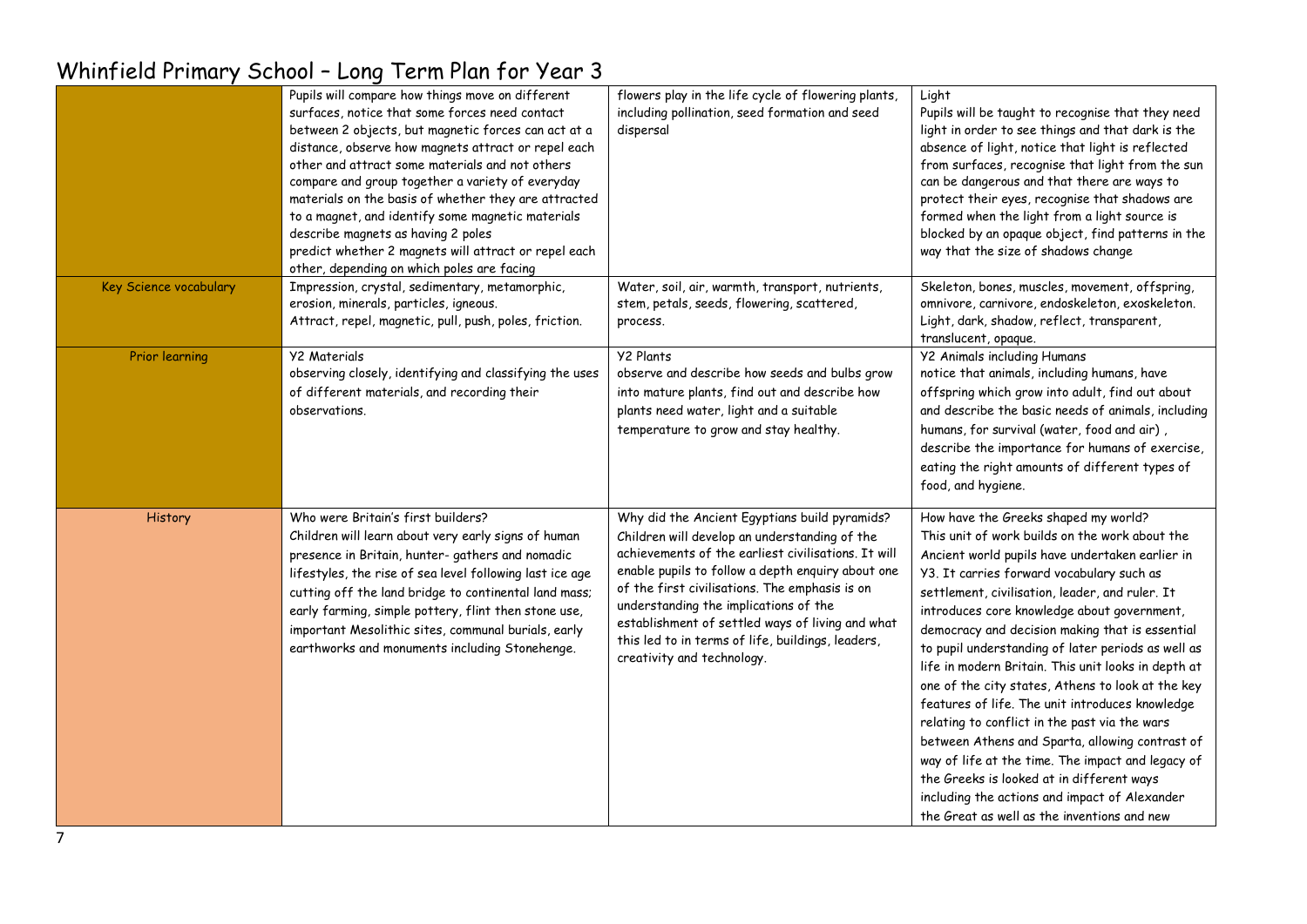|                             |                                                                                                         |                                                                                               | learning of the Ancient Greeks that has been                                                        |
|-----------------------------|---------------------------------------------------------------------------------------------------------|-----------------------------------------------------------------------------------------------|-----------------------------------------------------------------------------------------------------|
|                             |                                                                                                         |                                                                                               | carried forward.                                                                                    |
| Key Historical vocabulary   | Stone age, Iron age, Bronze age, Neolithic,                                                             | Civilisation, pharaoh, tomb, preserve,                                                        | Democracy, inventions, myths and legends,                                                           |
|                             | Mesolithic, hunter, gatherer, settlement.                                                               | mummification, archaeologist.                                                                 | invade, conquer.                                                                                    |
| Prior learning              | <b>Fantastic Firsts</b>                                                                                 | Why are some places special?                                                                  | <b>Fantastic Firsts</b>                                                                             |
|                             | NC ref: events beyond living memory that are                                                            | NC ref: Significant places in own locality                                                    | NC ref: events beyond living memory that are                                                        |
|                             | significant globally or nationally                                                                      | Focus: Thinking about historical significance,                                                | significant globally or nationally                                                                  |
|                             | Focus: Chronology over longer timeframe, comparing                                                      | using primary sources.                                                                        | Focus: Chronology over longer timeframe,                                                            |
|                             | events, writing about significance.                                                                     |                                                                                               | comparing events, writing about significance.                                                       |
| Geography                   | UK Discovery - is the UK the same everywhere?<br>This unit aims to fuel pupil curiosity about the great | Why do we have cities?<br>The focus of this unit is on the cities of the UK.                  | Why is the northeast special?<br>Pupils will develop their knowledge of human and                   |
|                             | variety of the physical and human geography of the                                                      | The counties of the major cities of the UK are                                                | physical geography by looking in depth at one                                                       |
|                             | United Kingdom. It builds on the basic identification                                                   | recalled to consolidate county knowledge and                                                  | region of the UK - The North East of England.                                                       |
|                             | of the countries, capitals and surrounding seas of the                                                  | support locational accuracy. Land use and                                                     | Pupils will be able to identify the region and                                                      |
|                             | UK in KS1, as well as the simple mapwork and                                                            | settlement are key themes in geography and this                                               | component counties on maps across a variety of                                                      |
|                             | identification of human and physical features in a                                                      | study looking at different cities in the UK                                                   | scales - moving from global/continental/national                                                    |
|                             | small area of the UK and the local area. In this unit,                                                  | develops pupil knowledge of reasons for the                                                   | down to England. Pupils will identify key features                                                  |
|                             | pupil knowledge moves up the scale to develop<br>knowledge at country level.                            | siting of cities and the differences in how cities<br>have changed over time. Pupils will use | to include types of settlement and land use,<br>cities, rivers, hills, port, forest, valley, towns, |
|                             |                                                                                                         | geographical data including from OS maps and                                                  | harbour, and beaches in the region.                                                                 |
|                             |                                                                                                         | information to look at the key features and                                                   |                                                                                                     |
|                             |                                                                                                         | functions of cities.                                                                          |                                                                                                     |
| Key Geographical vocabulary | Physical geography - hills, coasts, rivers,                                                             | countries, land use, settlement, contrasting                                                  | Fieldwork, water cycle, rivers- their formation                                                     |
|                             | farms, industry, population.                                                                            | cities.                                                                                       | and impact.                                                                                         |
| Prior learning              | Summer Y1- What is my country like?                                                                     | Summer Y1- What is my country like?                                                           | Summer Y2                                                                                           |
|                             | Me and my UK.                                                                                           | Me and my UK.                                                                                 | Holidays - where shall we go?                                                                       |
|                             | UK countries, capitals and seas.                                                                        | UK countries, capitals and seas.                                                              | Place comparisons - geographical features.                                                          |
|                             | Focus: map skills, photograph use, basic atlas<br>introduction                                          | Focus: map skills, photograph use, basic atlas<br>introduction                                | Focus: contrast area of UK and area of non-                                                         |
|                             |                                                                                                         |                                                                                               | European country, e.g. UK Coast and ST. Lucia                                                       |
| Art                         | Journeys                                                                                                | Buildings and Architectural Styles                                                            | George Seurat                                                                                       |
|                             | Paul Klee                                                                                               |                                                                                               | Pointillism                                                                                         |
|                             |                                                                                                         | To compare the styles of different buildings and                                              |                                                                                                     |
|                             | To explore aboriginal art and the work of the artist<br>Paul Klee.                                      | use a variety of media to explore pattern and<br>symmetry.                                    | To explore the work of Seurat and to create<br>work in his style using a variety of media.          |
| Key Artistic vocabulary     | Symbol, feature, aboriginal                                                                             | Architecture, design, features, purpose                                                       | Effects, shading, appraise, evaluate, technique                                                     |
|                             |                                                                                                         |                                                                                               |                                                                                                     |
|                             |                                                                                                         |                                                                                               |                                                                                                     |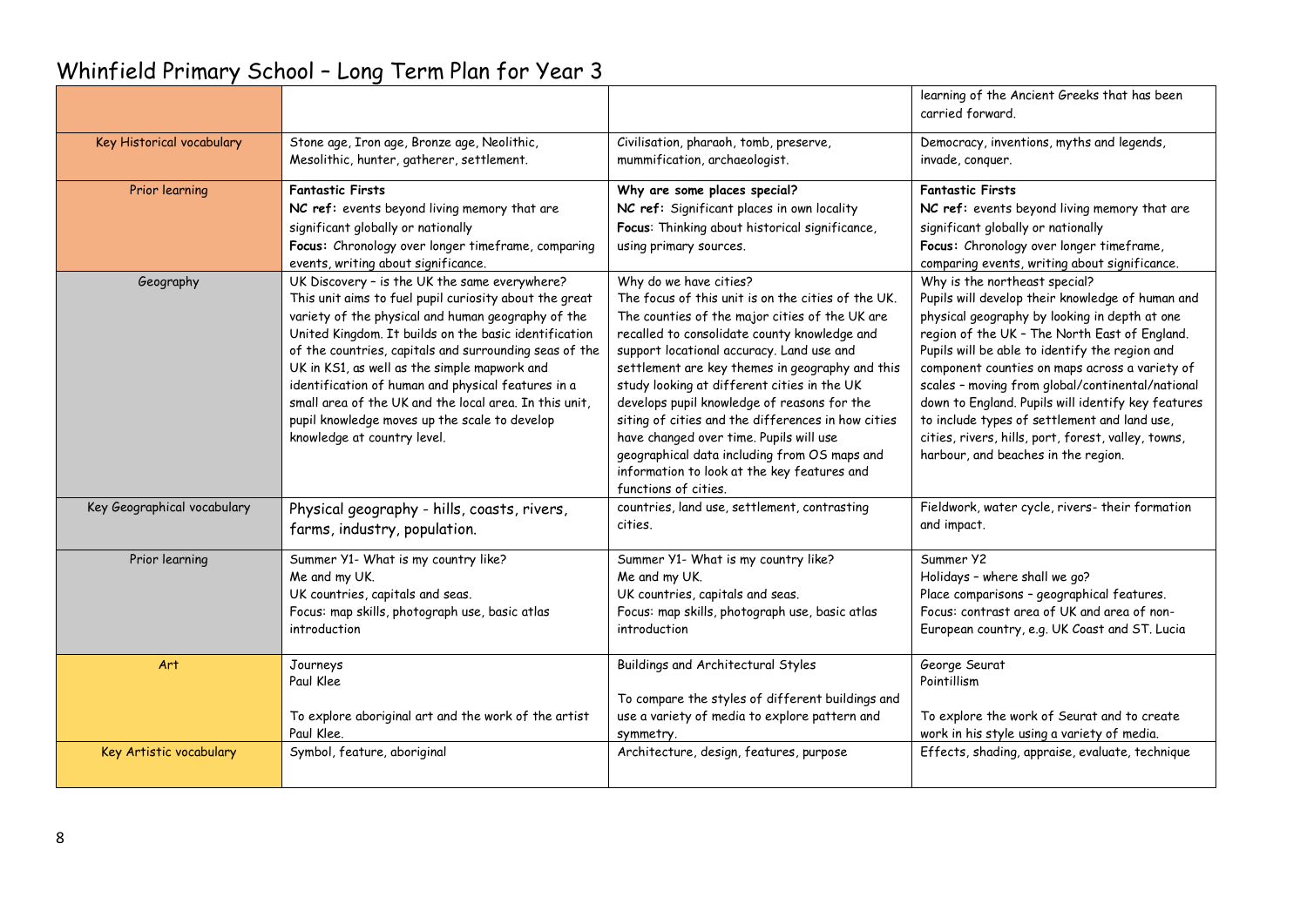| Prior learning           | Portraits-                                                                        | Super Sculptures-                                 | Portraits-                                         |
|--------------------------|-----------------------------------------------------------------------------------|---------------------------------------------------|----------------------------------------------------|
|                          | To explore the use of objects to convey meaning.                                  | To explore sculptures with 'inside' and 'outside' | To explore the use of objects to convey meaning.   |
|                          | To investigate a range of drawing media and the                                   | spaces.                                           | To investigate a range of drawing media and the    |
|                          | marks they can make.                                                              | To make a sculpture where light, shape and        | marks they can make.                               |
|                          | To explore how colour can be used to convey mood                                  | colour create an interesting effect.              | To explore how colour can be used to convey        |
|                          | and emotion.                                                                      |                                                   | mood and emotion.                                  |
| <b>DT</b>                | Pencil Cases (sewing)                                                             | Moving Monsters (pneumatic systems)               | Circuits with alarms                               |
| <b>Key Vocabulary</b>    | Stitch, blanket stitch, running stitch, back stitch,<br>design, evaluate, purpose | Pneumatic, function, purpose                      | Circuit, power source, energy                      |
| <b>Prior learning</b>    | Puppets-                                                                          | Vehicles-To investigate a variety of vehicles and |                                                    |
|                          | To investigate a range of puppets and their features.                             | their uses and features.                          |                                                    |
|                          | To develop and practise sewing skills.                                            | To investigate wheels, axles and chassis.         |                                                    |
|                          | To be able to work with fabric and to create a finger                             | To be able to investigate ways of creating and    |                                                    |
|                          | puppet.                                                                           | decorating the body of a vehicle.                 |                                                    |
|                          | To be able to design a glove puppet.                                              | To be able to design a vehicle.                   |                                                    |
|                          | To be able to follow a design to make a puppet.                                   | To be able to make a vehicle based on a design.   |                                                    |
|                          | To be able to evaluate a finished product.                                        | To be able to evaluate a finished product.        |                                                    |
| Computing                | Coding                                                                            | Touch typing                                      | <b>Branching Databases</b>                         |
|                          | Online Safety                                                                     | Email                                             | Graphing                                           |
|                          | Blogging                                                                          |                                                   |                                                    |
|                          | Spreadsheets                                                                      |                                                   |                                                    |
| Key Computing vocabulary | Algorithm, program, debug, command, repeat.                                       | Keyboard, sender, subject, recipient, internet.   | Input, categories, groupings, data, graphing, key. |
| <b>Prior Learning</b>    | Understand what algorithms are; how they are                                      | Recognise common uses of information              | Use technology purposefully to create, organise,   |
|                          | implemented as programs on digital devices; and that                              | technology beyond school.                         | store, manipulate and retrieve digital content.    |
|                          | programs execute by following precise and                                         |                                                   |                                                    |
|                          | unambiguous instructions.                                                         |                                                   |                                                    |
| R.E                      | What do Sikhs believe?                                                            | What do Christians believe about Jesus?           | How to Sikh's express their beliefs?               |
|                          | Why is the Gurdwara important?                                                    | Easter- what do Christians remember on Palm       | What can we find out about a local faith           |
|                          | Why is advent important to Christians?                                            | Sunday?                                           | community in Darlington?                           |
| Key Religious Vocabulary | Temple, prayer, worship, gurdwara, guru                                           | Disciples, commandments, testaments, miracles     | Temple, local faith community                      |
| <b>Prior Learning</b>    | How and why is light important at Christmas?                                      | How do Christians celebrate Easter?               | What can we learn from the story of St.            |
|                          |                                                                                   |                                                   | Cuthbert?                                          |
|                          |                                                                                   |                                                   | What can we learn about a local faith community?   |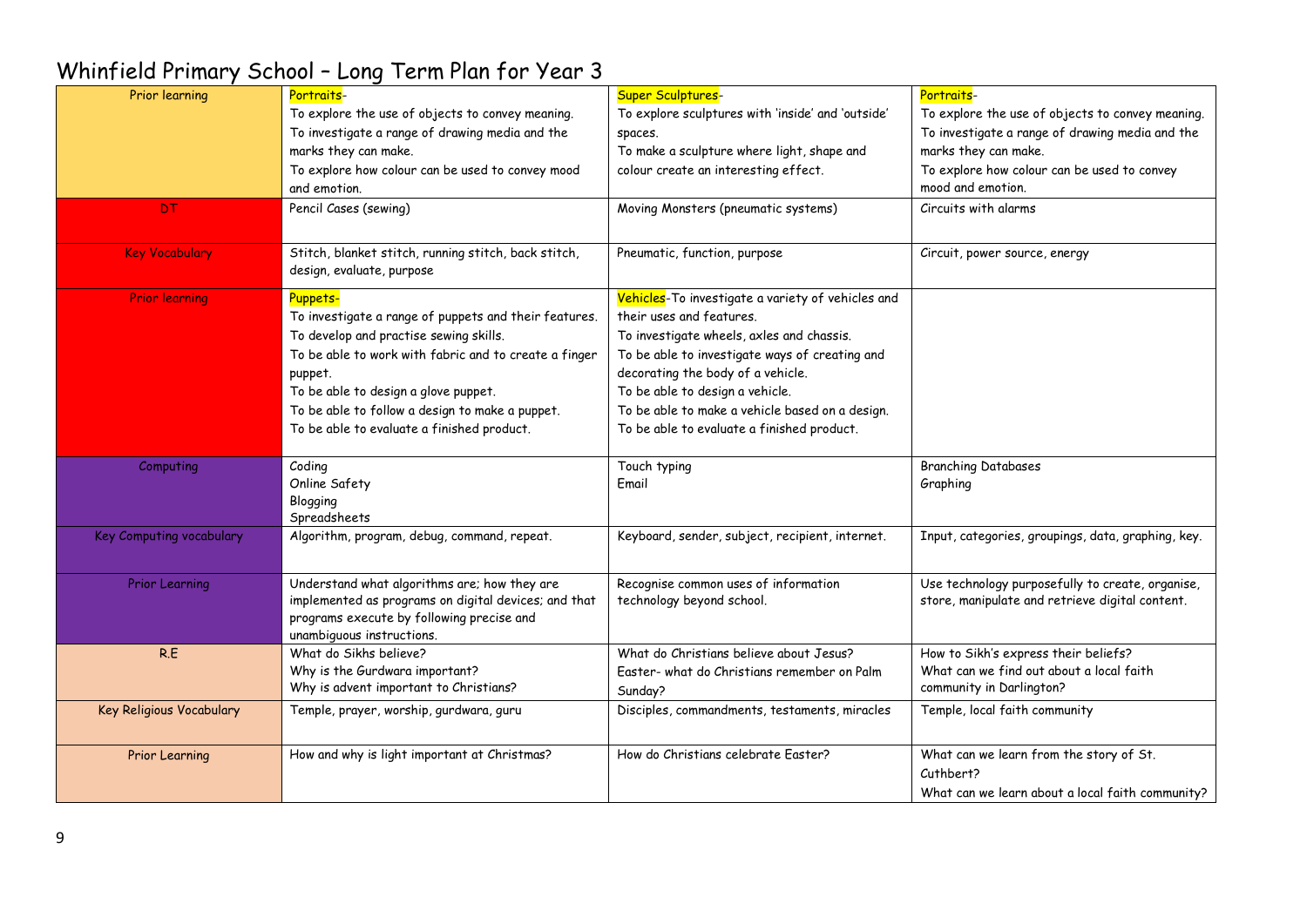#### PSHE **Health and Well Being** In his topic children learn about eating healthily including learning more about different types of food and a balanced diet, they think about thinks like energy drinks and if they are good for us. They are encouraged to think about the influences on their eating habits and learn about keeping clean. Children think about their talents and how to get better at something to achieve a goal. They discus. Body image in relation to influences like snap chat filters and think about the bereavement part of life cycles. Children discuss keeping safe around strangers and household safety including needle safety. They also learn more about keeping safe online. **Relationships** The children learn about managing feelings including some more complex ones such as guilt and jealousy. They think about how their actions and feelings can impact upon the mental wellbeing of others. Children learn about relationships and how to spot a positive and negative relationship and when to know to move on. They learn about appropriate and inappropriate touch with the NSPCC pants rule. Children continue to think about what makes them unique and how to recognise bullying, this time thinking about prejudice based bullying and trolling. The children learn to recognise peer pressure and how to say no. **Living in the Wider World** The children learn about rules and responsibilities and how they change as they grow up. They think about how to earn respect and the consequences of not being honest. They learn about the difference of lies and white lies and discuss if these are ok. They also learn about how they can be a positive part of the community and how they can use the support of organised groups to aid in positive wellbeing. The children think about how they can help both the local environment and the wider world. They learn about what an enterprise is and how they can be set up. The children recap their learning about money and where it comes from and revisit ideas about how they want to earn money and what they might do with it. Key Vocabulary Diet, healthy, exercise, food groups, balanced diet, energy drinks, choice, influence, habits, personal hygiene, oral health. Strengths, talents, develop, practise, filters, body image, life cycle, bereavement, grief, loss, relationships. Strangers, trust, friends, online, approach, safe, support, anti-bullying, household safety, unsafe, needle, dispose, labels, dangerous. Feelings – all as previously but added – confused, guilty, jealous, manage emotion, wellbeing, impact. Relationships, friendships, positive and negative (in relation to relationships) move on, appropriate and inappropriate touch personal space. Special, positive qualities and attributes, unique, trolling, prejudice, exclusion, behaviour, peer pressure, stereotype, rights to say no. Rules, responsibilities, gaining respect, honesty, truth, consequences, lies and white lies. Community, positive citizen, community, wellbeing, support, environment, locality, worldwide. Enterprise, earn, job, work, save, charity, spend, independent. Prior learning Children learn about how to keep healthy including learning real names for body parts when learning about personal hygiene. Children learn about safety online and in the house. Children learn all about their feelings and emotions, how to identify, and manage them. They learn about different relationships and how to accept differences in others, also knowing how they are unique. Children learn about how to be a good citizen and things they can do in their community that will help or harm it. Children think about where money comes from and what they can do to earn it. PE Invasion Games, Gymnastics, Dance Dodgeball, Dance, Tennis Athletics, Cricket, Rounders Athletics, Cricket, Rounders Key Vocabulary Warm up, cool down, teamwork,, balance, form, putt, drive Dodge, overarm, underarm, actions, stimulus, space, backhand, forehand, serve Sprint, throw, jump, wicket, wicket keeper, runs, base, stump Prior learning Gymnastics, Invasion Games, Fitness Ball skills- sending and receiving, Dance, Net and Wall Athletics, Striking and Fielding, Team Building, Target Games